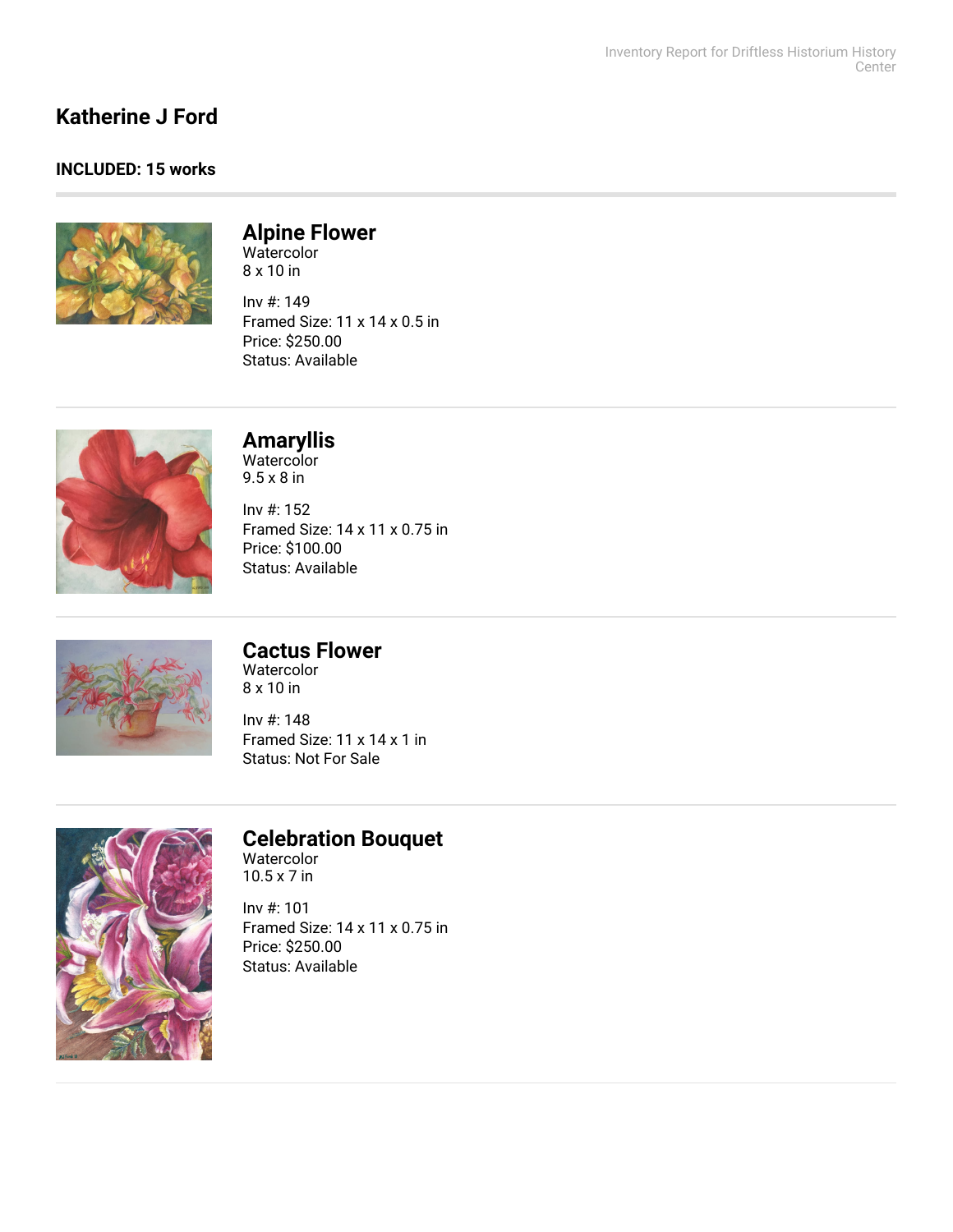Katherine J Ford Inventory Report for Driftless Historium History Center, 2 of 4



### **Christmas Birdhouse**

Watercolor 10.5 x 7 in

Inv #: 146 Framed Size: 14 x 11 x 0.5 in Price: \$250.00 Status: Available



#### **Christmas Lamb** Watercolor 8 x 10 in

Inv #: 145 Framed Size: 11 x 14 x 0.5 in Status: Not For Sale



#### **Christmas Train** Watercolor

10.5 x 7 in

Inv #: 144 Framed Size: 14 x 11 x 0.5 in Price: \$250.00 Status: Available



## **Fanciful Christmas Tree**

Watercolor 11 x 9 in

Inv #: 140 Framed Size: 14 x 11 x 0.5 in Price: \$250.00 Status: Available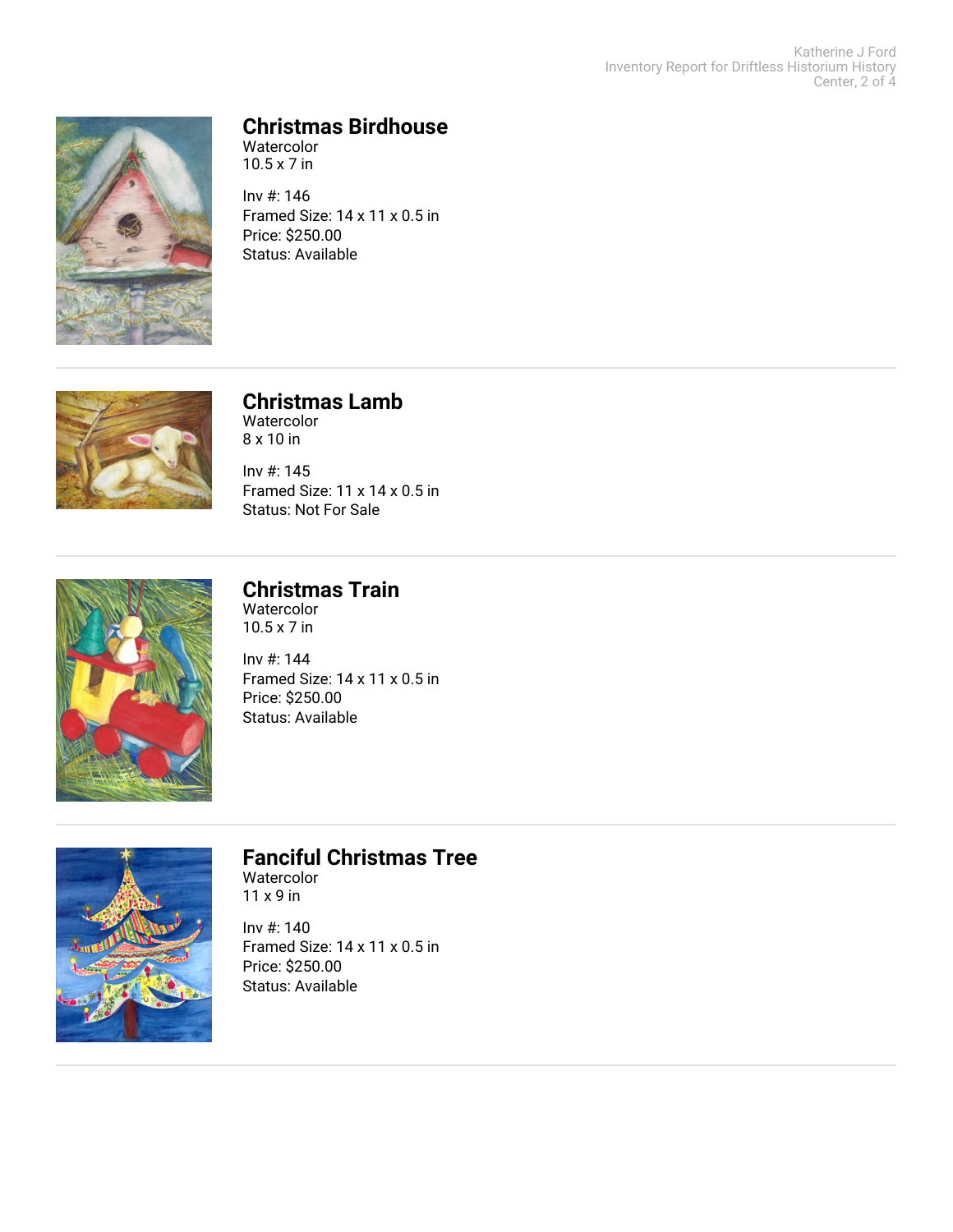Katherine J Ford Inventory Report for Driftless Historium History Center, 3 of 4



#### **Opera House Door**

Watercolor 15 x 8 in

Inv #: 143 Framed Size: 20 x 10 x 0.5 in Price: \$300.00 Status: Available



## **Poinsettia Abstract**

Watercolor 5 x 7 in

Inv #: 147 Framed Size: 11 x 14 x 0.5 in Status: Not For Sale



## **Queen Anne's Lace Close Up**

Watercolor 7.25 x 10.25 in

Inv #: 106 Framed Size: 11 x 14 x 0.75 in Price: \$250.00 Status: Available



### **Santa's Day is Done**

Watercolor 10 x 8 in

Inv #: 142 Framed Size: 14 x 11 x 0.5 in Status: Not For Sale